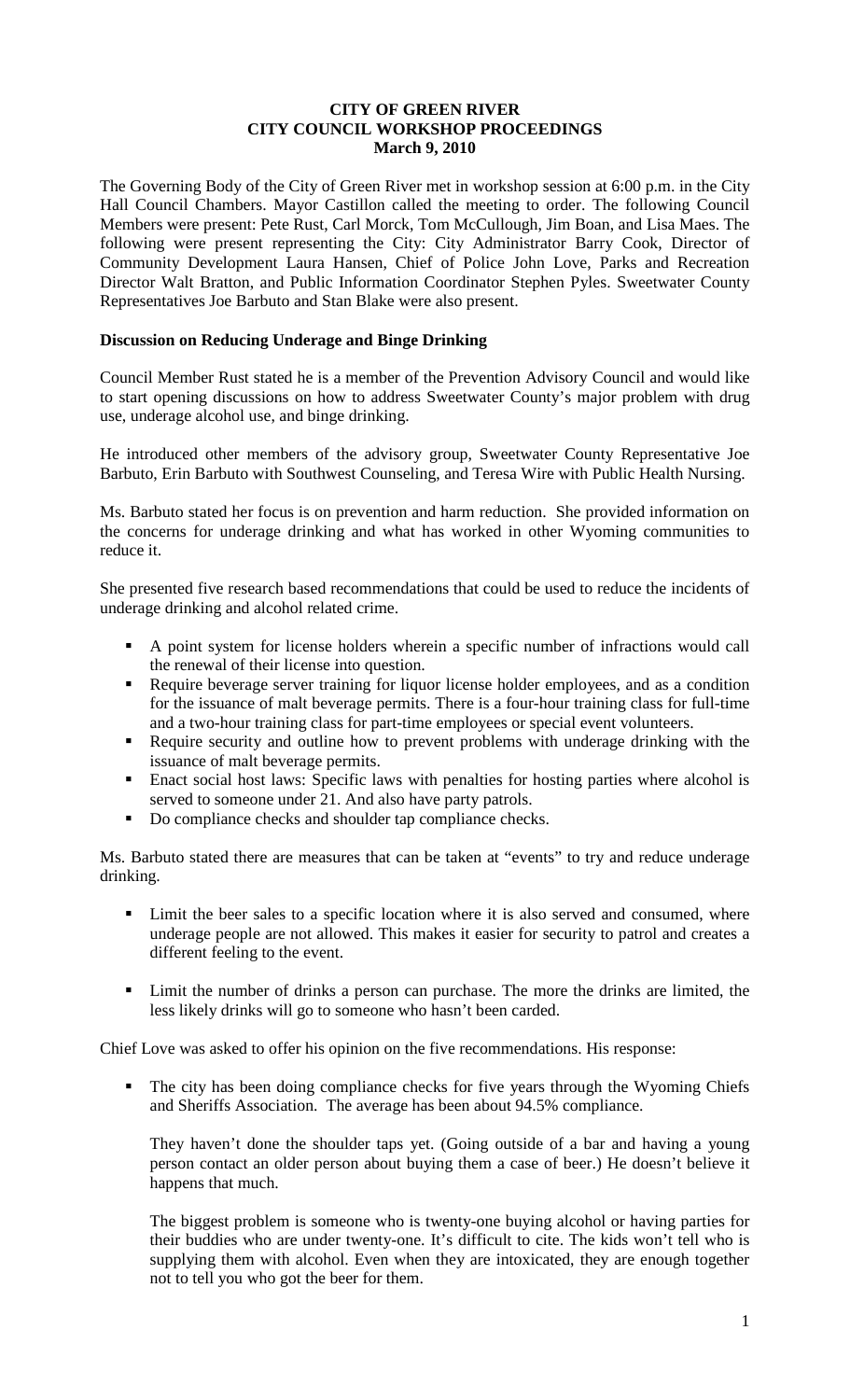- The point system: Chief Love wants the bars to feel free to call the police when there is a problem without being afraid of points being taken away or losing their liquor license. If crimes are going on within an establishment, he wants the police to be called.
- He is in favor of requiring the beverage server training as part of the liquor license issuance process. The State TIPS training is free, so he doesn't see a problem with requiring it.

The Chief spoke in favor of the training for special event permit volunteers because 25% of last year's total underage violations occurred during Flaming Gorge Days.

Basically, the people who sell alcohol for a living know what they are doing. It's the people who only sell beer for three hours once a year that really need the training. The volunteers are working hard and fast. They aren't really paying attention to who they are selling the beer to. If the person has a band on they sell them beer. But kids make their own bands. He believes the volunteers should be required to go through the training, since someone is making a whole bunch of money off the beer sales. It's up to the council to make the decision.

 Social Host Laws: Chief Love stated they had a situation the other night, where the host got the citation for supplying, but he needs to review the law regarding entry and citing everyone inside. He believes everyone should be cited. One good thing is, if someone is having a party, the neighbors usually let the police department know about it. They watch the place, and once an underage person comes out, they talk to them, and then have probable cause to go up to the door.

In regards to allowing bars to be open for twenty-four hours, Chief Love stated they have really cracked down on the establishments. They are required to surround their areas *to keep people in or out*, provide bouncers, check I.D.'s, and the officers drop in to make sure the I.D's are being checked. He doesn't feel the twenty-four hour openings are a huge factor for underage drinking.

The major contributor to the underage drinking is the concerts. It's hard to enforce when its dark, even though the organization has twenty-five security people, and there are twenty-five police officers, there is no way to catch them all. He also questioned why alcohol needs to be served at 10 a.m. even on a family day. He thinks that is ridiculous.

Over the years the city has tried just about everything to curtail underage drinking during Flaming Gorge Days. The police department is doing the best they can under the circumstances. He doesn't know what else to do but eliminate the event. When you have that much beer being sold, and 8,000 people wondering around in the dark, once people leave that circle of light, it's very difficult to see what they are up to. The event is out of control.

The group briefly discussed prevention programs offered in the schools.

Ms. Barbuto stated she was qualified and could be available to do the TIPS training. The training is good for three years.

In summary, the retailers aren't the problem. It's the special events that have beer sales using inexperienced servers that are the major contributors to the underage drinking problem, i.e. Flaming Gorge Days.

Council Member McCullough suggested they have a special workshop with the people on the Flaming Gorge Days Committee to discuss measures to be taken to reduce the problems with underage drinking, and to present the TIPS training idea to them.

Council Member Boan agreed, and asked Chief Love to come up with some recommendations, from the policeman's point of view, for the Flaming Gorge Days Committee to reduce problems during Flaming Gorge Days.

### **Strategic Plan and Executive Management Team Goals**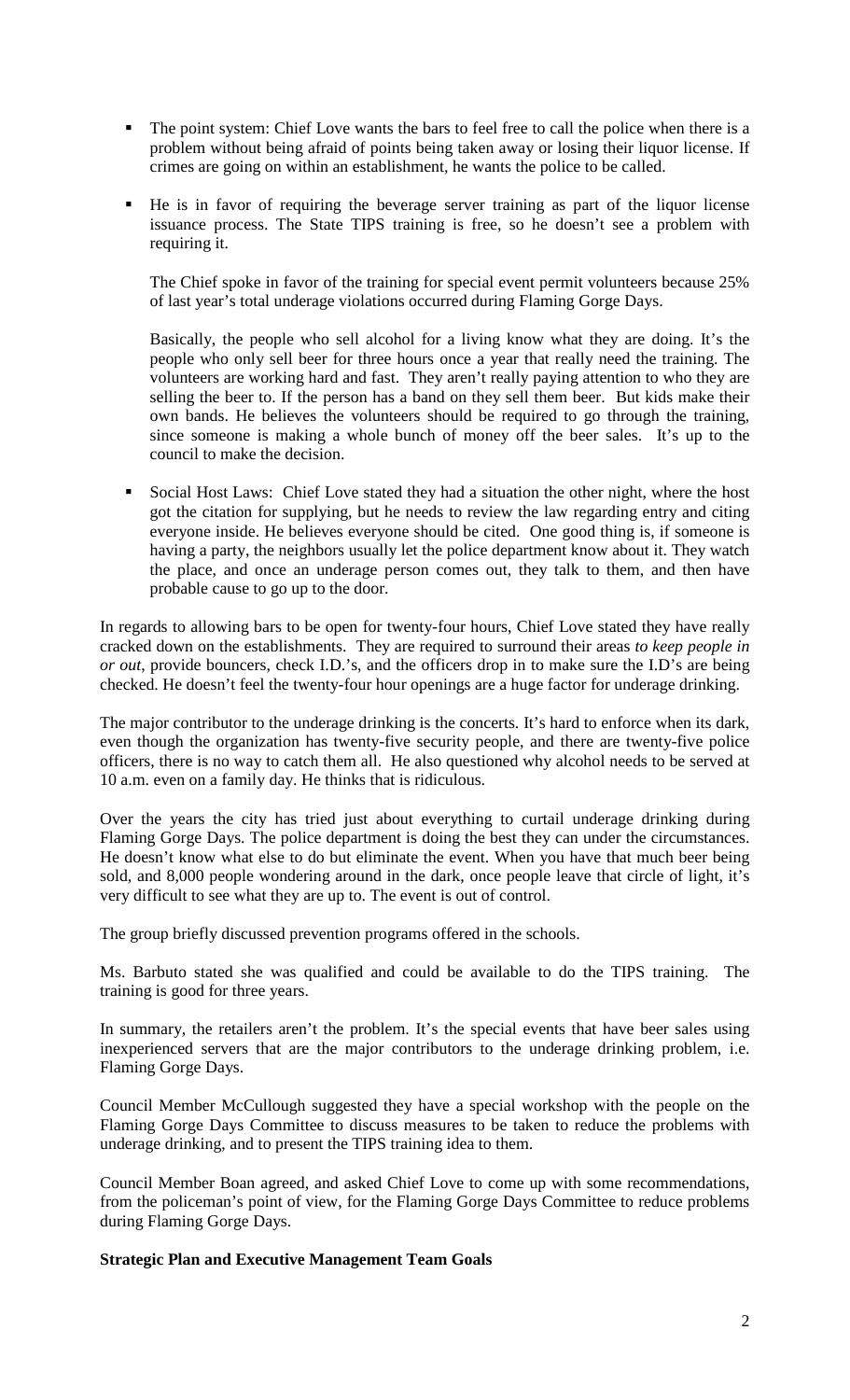Mr. Cook stated the purpose of the discussion was to make sure the strategic plan adopted by the governing body, was in line with the goals the department heads are operating under. In order for a strategic plan to be successful it must be a living document, a document that has an impact on the decisions made the first and third Tuesdays of each month.

Over the years there has been a "knowing doing gap" between the strategic plan, and actually following it. It is his objective to bridge the gap to make sure the current plan is a living document.

He presented the governing body with a report on the goals the departments are working on to meet the strategic plan, and the carryover of projects to make sure city staff is on the same page the governing body wants them on.

As they move forward through the budget process, it will be extremely critical that city staff and the governing body are on the same page, and they stay focused on the strategic plan. The dollars are simply not there to move outside of the plan.

He hopes the gap can be eliminated by:

- 1. Informing the governing body what is being done, by who, and when in 2010.
- 2. Reminding the governing body how decisions must be made in order to see progress in the elements of the plan. Staff hopes they will be thinking about their strategic plan, and how issues brought to them on the first and third Tuesdays relate to the plan. Are they moving the plan forward? Are they going to take away dollars set aside for the plan? The dollars aren't there for the strategic plan and anything else the governing body wants to add to it.

Mayor Castillon stated he has asked Mr. Cook to schedule a four hour workshop for the governing body to take a critical look at the strategic plan based on the resources they have to work with. There is a substantial shortfall they are going to have to deal with. The whole situation is not going to be pretty.

Mr. Cook stated he plans to have the draft budget to the governing body no later than April 15<sup>th</sup>. Workshops are scheduled on Thursdays through the month of May. A four hour workshop for the governing body could be scheduled for April  $3<sup>rd</sup>$  or April  $10<sup>th</sup>$ .

The employee relations committee is scheduled to give a presentation at the April  $13<sup>th</sup>$  workshop to offer their suggestions on reducing the budget.

### **City Administrator's Report**

Mr. Cook noted the Sweetwater delegation, both in the Senate and the House, to the state legislature really stepped up to try and help the cities and towns. They tried to get through several amendments and the percentages back statutorily.

Sweetwater County Representative Stan Blake explained his efforts to try and get the state budget amended to earmark money for the service road between Rock Springs and Green River. He will continue to investigate options to get money for the road, and to find ways he can hold "WYDOT's feet to the fire." He will attend every meeting he can on the service road, and try and get Delbert McOmie (Chief Engineer), and John Eddins (District Engineer) to attend also. He applauds Green River for taking the lead on the issue.

Mr. Cook stated he had received an email from JPWB, Brian Seppie, on February  $22<sup>nd</sup>$  regarding water supply issues to the southeast that still need to be resolved. Mr. Cook noted there is a water transmission line underneath Scott's Bottom Road, and another one will be located underneath the alternate road through the Jackman property, to the corporate limits, to accommodate the developers on the southeast side of town. The city is also moving forward this summer with water improvements to move water from the treatment plant over to the southeast side with a transmission line down Uinta Drive and Upland Way to the intersection of Hitching Post and Upland. A new pump station will be installed at the corner of Upland and Uinta. So, the fire flow issues, transmission issues, and volume issues are being addressed.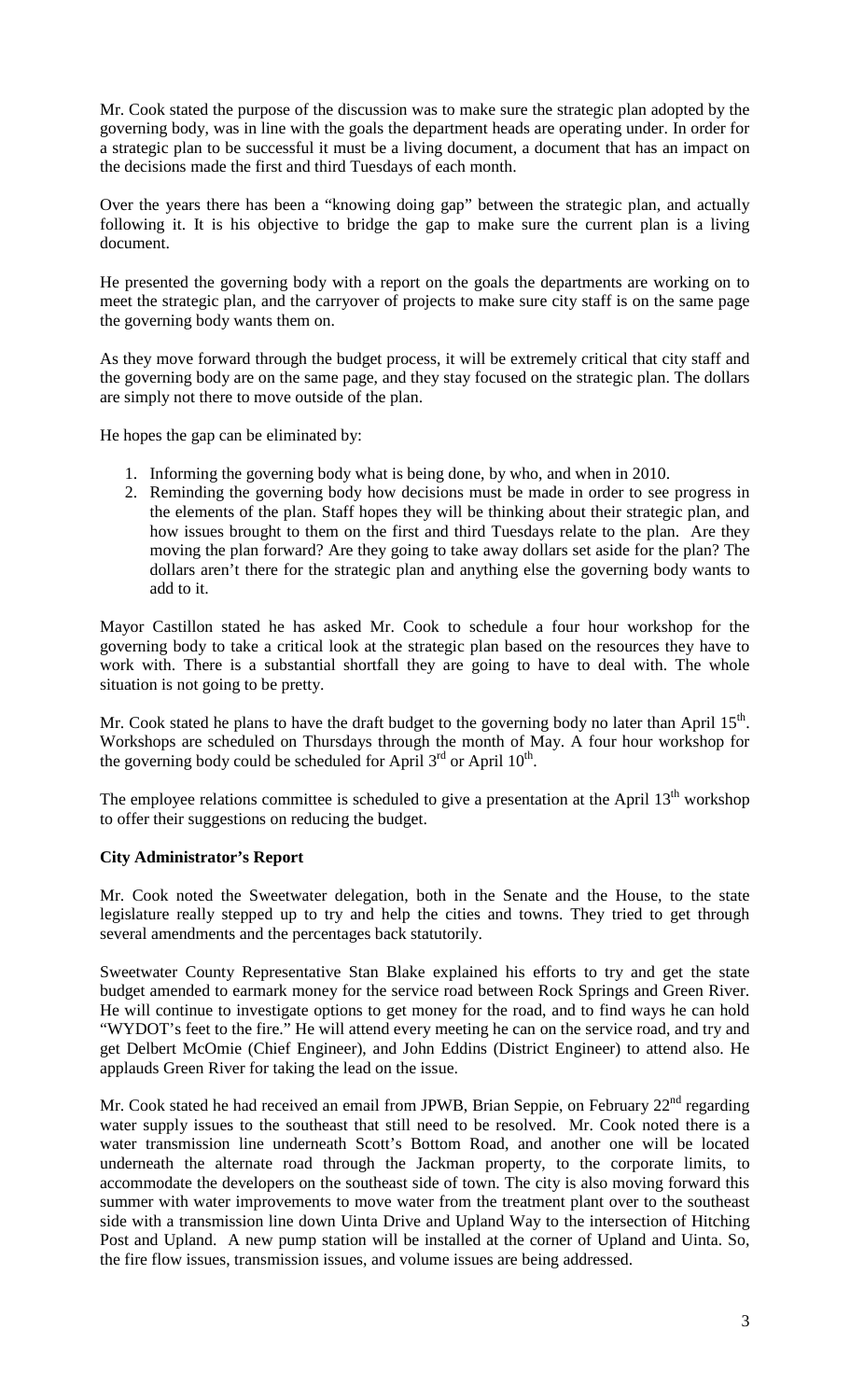Mr. Cook noted another issue Mr. Seppie brought up in his email was the need for some form of flushing program for the stagnant water that will be sitting in the lines until the development in the southeast section is completed. The lines will need to be flushed out because there won't be the demand to keep up with the supply created. They will need to schedule a workshop with the JPWB to discuss how the city plans to take care of the stagnant water.

Mr. Cook explained the \$32,000 remaining from the 2007 SLIB consensus grant for the Animal Control Center needed to be returned to SLIB. In order to spend the \$32,000 the city has to budget \$92,000 it does not have, nor will they have it next year.

The bid opening for the Crossbow Street improvements is scheduled for March  $16<sup>th</sup>$  with a bid award scheduled at the special council meeting on March  $30<sup>th</sup>$ . The project is funded with sixth penny funding and consensus money for waterline improvements.

Mr. Cook contacted WYDOT regarding the replacement of the temporary traffic light at Uinta and Second South. They told him the replacement had been contracted out. There are two months remaining on the contract, so the light should be replaced within the next two months.

He is preparing the Sweetwater Television Franchise Agreement Renewal Ordinance for a public hearing and first reading on March  $16<sup>th</sup>$ .

Staff is working on insurance issues for the Visitor Center land lease and also for the use of the Monroe School swimming pool for swimming lessons while the GRRC pool is closed. Staff believes the insurance being required by Rocky Mountain Power and School District No. 2 is excessive.

### **Mayor and Council Reports**

Council Member Morck had nothing to report.

Council Member McCullough had nothing to report.

Council Member Boan thanked Representative Stan Blake for his support on trying to get funding for the alternate road to Rock Springs.

Council Member Maes thanked Representative Stan Blake, and the other Sweetwater county representatives for their efforts to get more money for the local governments. She expressed her frustration with the lack of concern by the majority of the state legislators regarding the revenue needs of the cities of towns.

Council Member Rust also thanked Representative Stan Blake. He noted the efforts of the Prevention Advisory Council isn't focused just on legislation, they have a strategic plan that gets everyone involved with trying to get underage and binge drinking under control.

Mayor Castillon noted he and Council Member McCullough had attended the Cat and the Hat reading contest at Washington School.

He has also talked with the Ashley Forest Service regarding the closing of their office in Green River because of budget cuts.

He will be attending two meetings with the county tomorrow. He hasn't heard from either the county or Rock Springs regarding the cooperative agreement for the initial phase of the alternate road.

The Mayor stated a meeting has been scheduled for March 22, 2010 on the Million Water Diversion Project. The purpose of the meeting is to educate the public. The coalition and a representative from the state engineer's office will be giving presentations.

Mayor Castillon announced the meeting scheduled for March 23, 2010 on the proposed  $6<sup>th</sup>$  penny projects had been cancelled by the county commissioners.